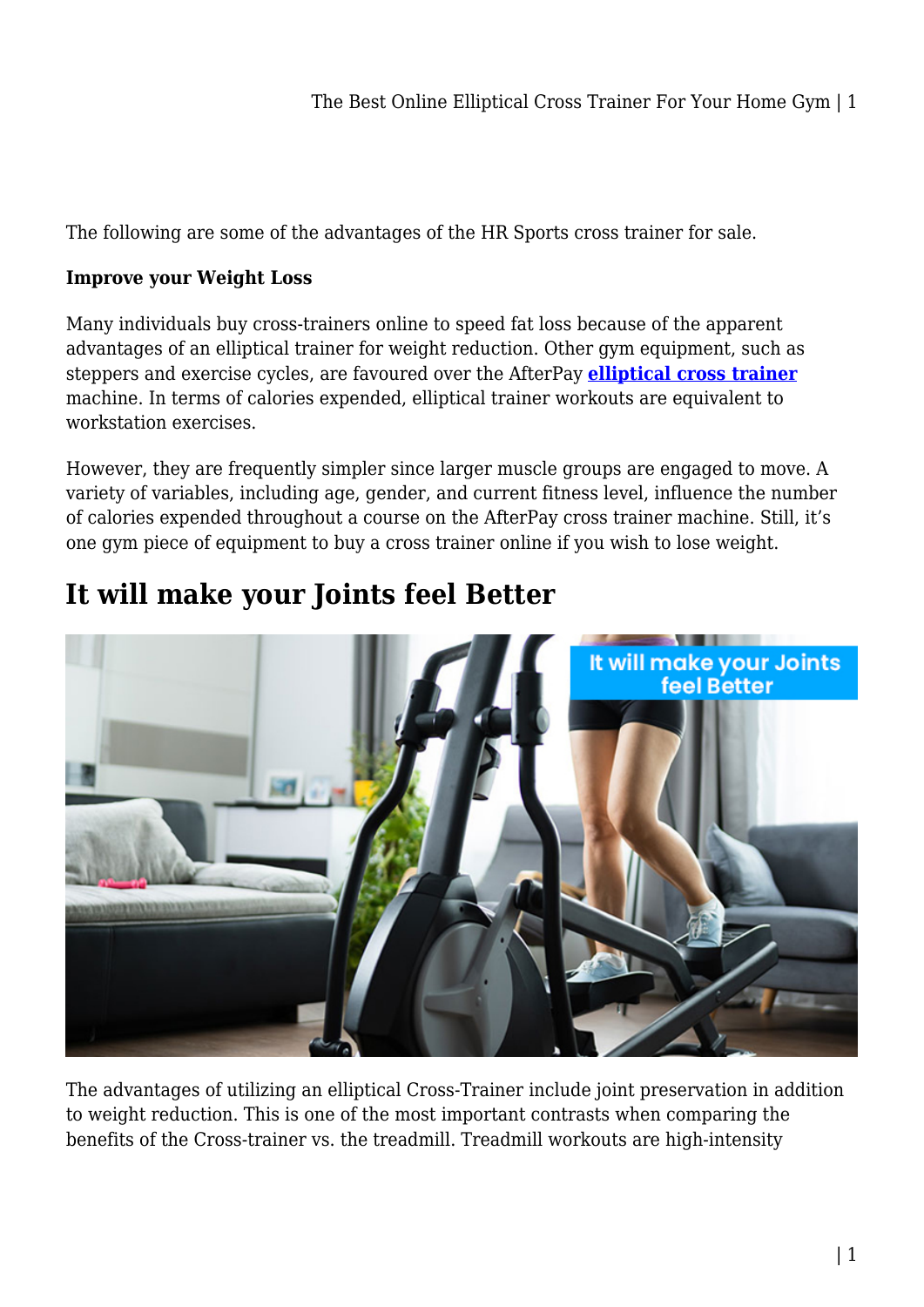exercises. On the other hand, the elliptical cross trainer is ineffective. The elliptical cross trainer is an excellent alternative for persons with joint difficulties or discomfort since the strain on the joints is greatly reduced, especially in the knees and hips.

#### **Exercise for the Entire Body**

Unlike many other pieces of training equipment, the best cross trainer bike works the whole body, offering full-body workouts and improving calorie burn. Push and pull on the grips while moving your feet on the pedals to ensure that your arms are correctly trained. The best cross trainer bike works your whole upper body, including your chest and shoulders, while pedalling with your feet works your lower body, notably your glutes.

To target the glutes, increase the resistance or do reverse pedalling workouts. The best Cross-Trainer bike is multi-functional fitness equipment that can be adjusted to target specific muscle areas as required. You may modify the best Cross-trainer bike program to assist tone your heart and critical abdominal muscles. Relax your grips and work harder with your core muscles. When you're not holding your hands, using your core muscles can help you remain balanced. As a consequence, you will get excellent core training.

### **Exercise Intensity**

The most effective practice routines use a range of intensities to build an effective program. A Cross-trainer may be used to accompany a fast walk, a run, or a difficult stairwell. Adjust the machine's strength and pace to change the kind of exercise you get. Include a highintensity training period in your exercise if you want to increase your fitness. Part of it is combining high-intensity bursts with low-intensity intervals. You may start softly and build up to a higher level of intensity.

#### **Exercise in a Secure Setting**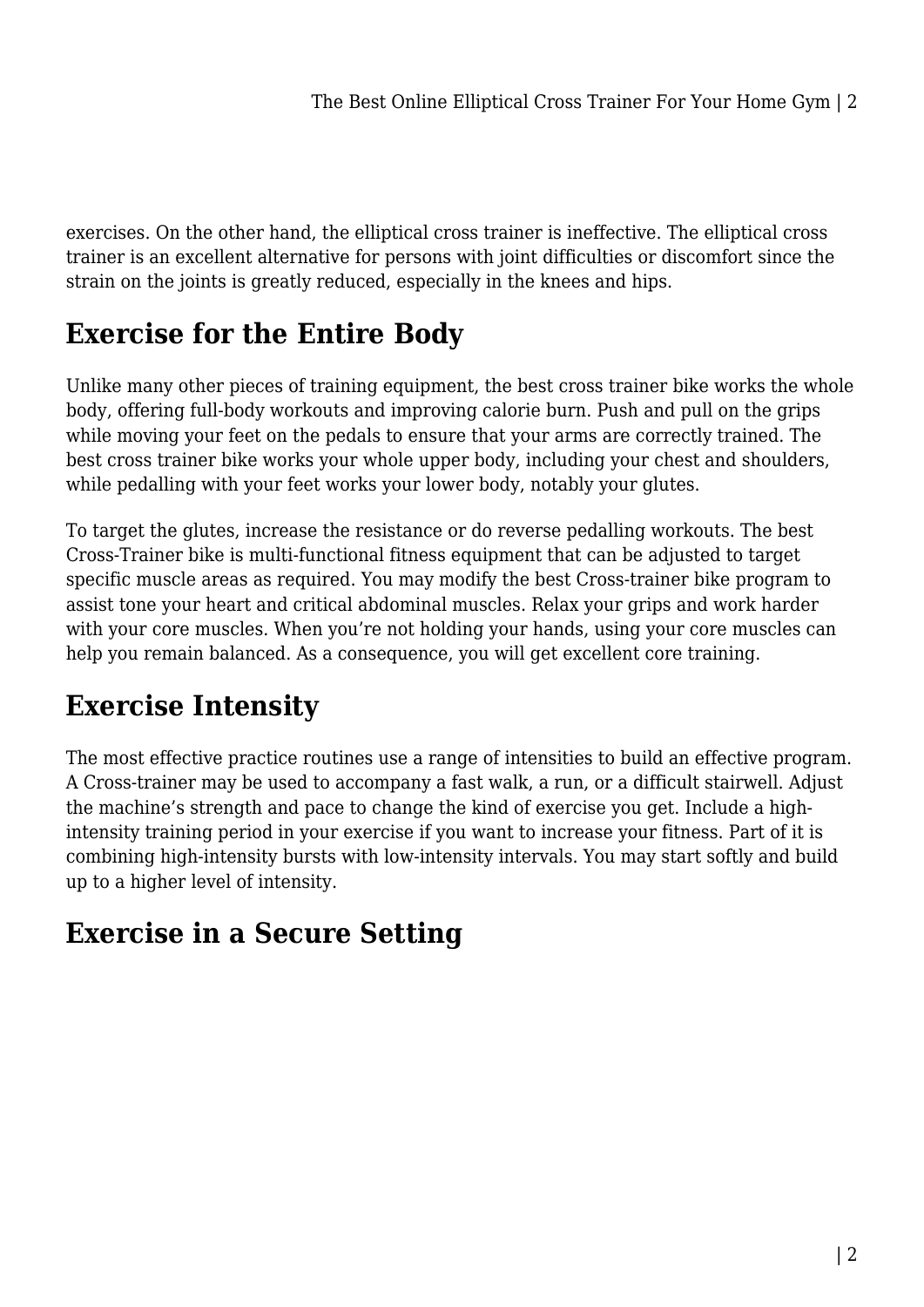

Going to the gym for the first time might be intimidating, and figuring out how to use certain **[fitness equipment](https://www.hr-sports.com.au/fitness/cross-trainer/)** can be difficult. Because of the straightforward design, you'll be able to pick up the appropriate technique in a matter of minutes. Similarly, the Crosstrainer is one of the safest pieces of fitness equipment. Many individuals are injured in the free-weight part of the gym by treadmills or incidents, but the Cross-trainer has never been linked to any accidents. Foam rollers have become a popular way to prevent and heal from injuries.

#### **Become More Powerful**

Although strength training may help you gain muscle mass, investing in a home Crosstrainer is a great method to augment your strength training. Increase the resistance on your machine if you want to gain strength. This implies you'll have to put in more effort to keep up with the same speed. A purchase Cross-trainer for home may be used as a recovery exercise for those who do a lot of resistance training. This has been demonstrated to speed up the healing process and boost overall strength in muscles. When trying to acquire the best cross trainer online for healing, resistance and heart rates should be modest compared to high-intensity exercise.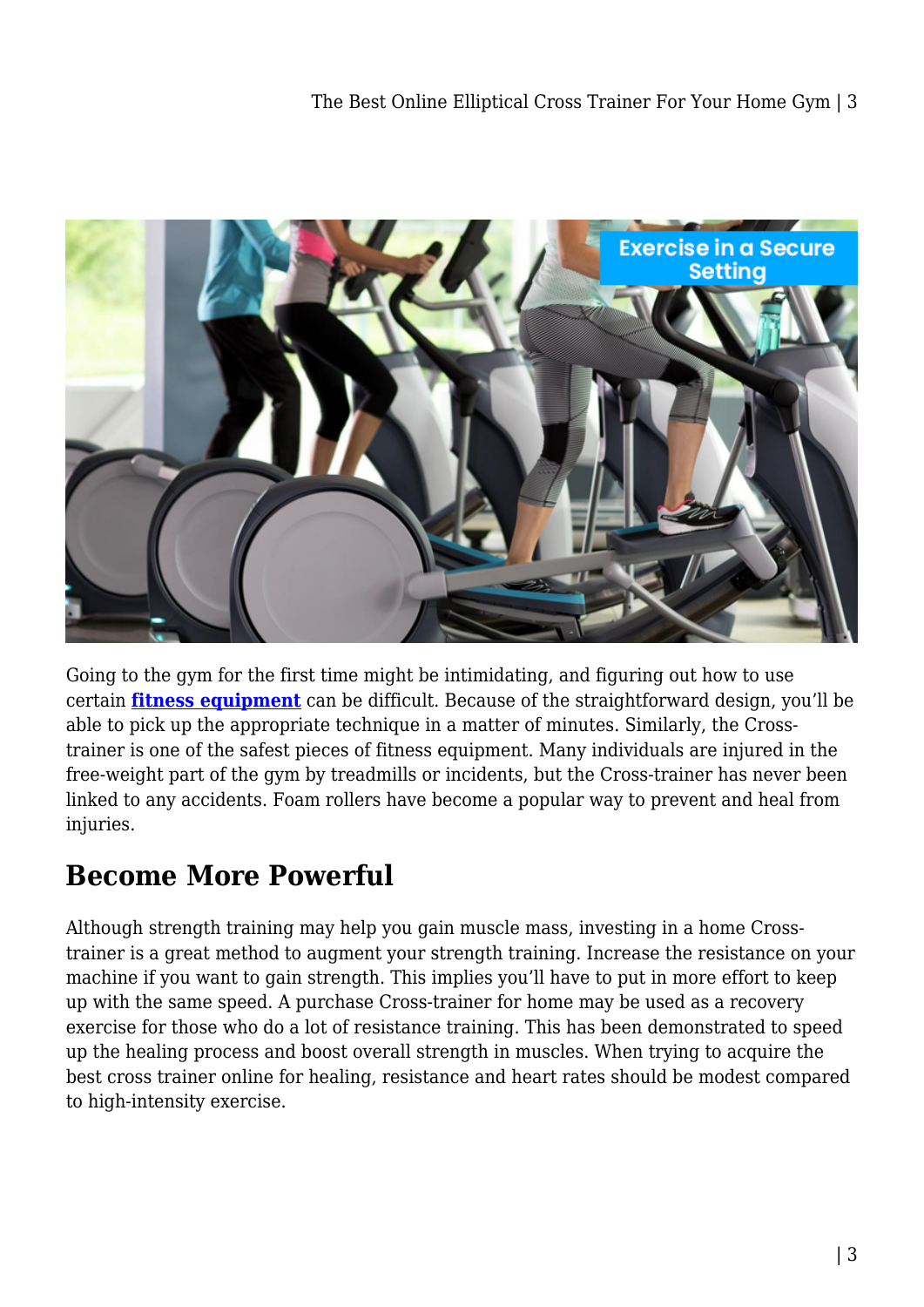#### **At-home Workout**

Rather than joining a gym, purchasing the best **[cross trainer](https://www.hr-sports.com.au/fitness/cross-trainer/)** online should be at the top of your fitness wish list. They're affordable, take up little room, and provide a full-body exercise. Many individuals would rather utilize a treadmill than get the best cross trainer online as home gym equipment.

#### **Benefits of Cross Trainer**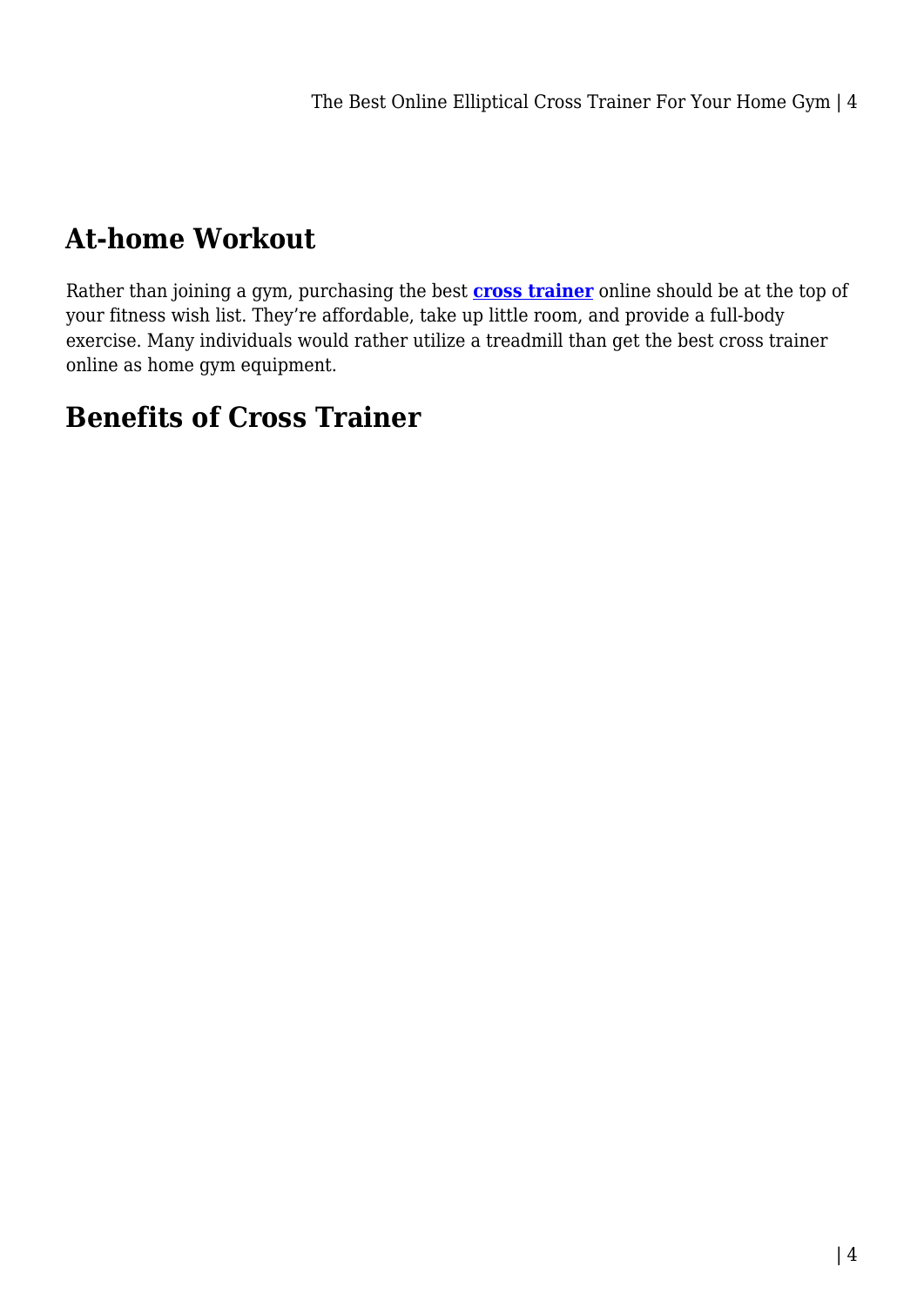

Cross-training can help you lose weight, get in shape, tone up your muscles, and enhance overall health. These Cross-trainer advantages may be obtained by exercising regularly for a short time. Cross-trainers also provide you with a great low-impact exercise, which is better for your joints and muscles than other gym equipment.

#### **Get a Complete Body Exercise**

Cross-trainer simultaneously tones and build your quadriceps, hamstrings, calves, bottom, and arms. With mild twisting motions, it will help flex your stomach and sides. To enhance muscle tone, you may raise the resistance level or maintain it low to meet cardio and weight reduction objectives. If you choose a Cross-trainer with an inclination component, you may also work on your stomach and thighs.

#### **Calorie Burning and Weight Loss**

Cross-trainers are great for calorie burning because they stimulate numerous muscle groups at once, giving you a more intensive exercise. The quantity of calories burned on a Cross-trainer varies depending on your age, gender, physical condition, and the amount of effort you put in. A general estimate of how long it takes to burn 200 calories in 30 minutes.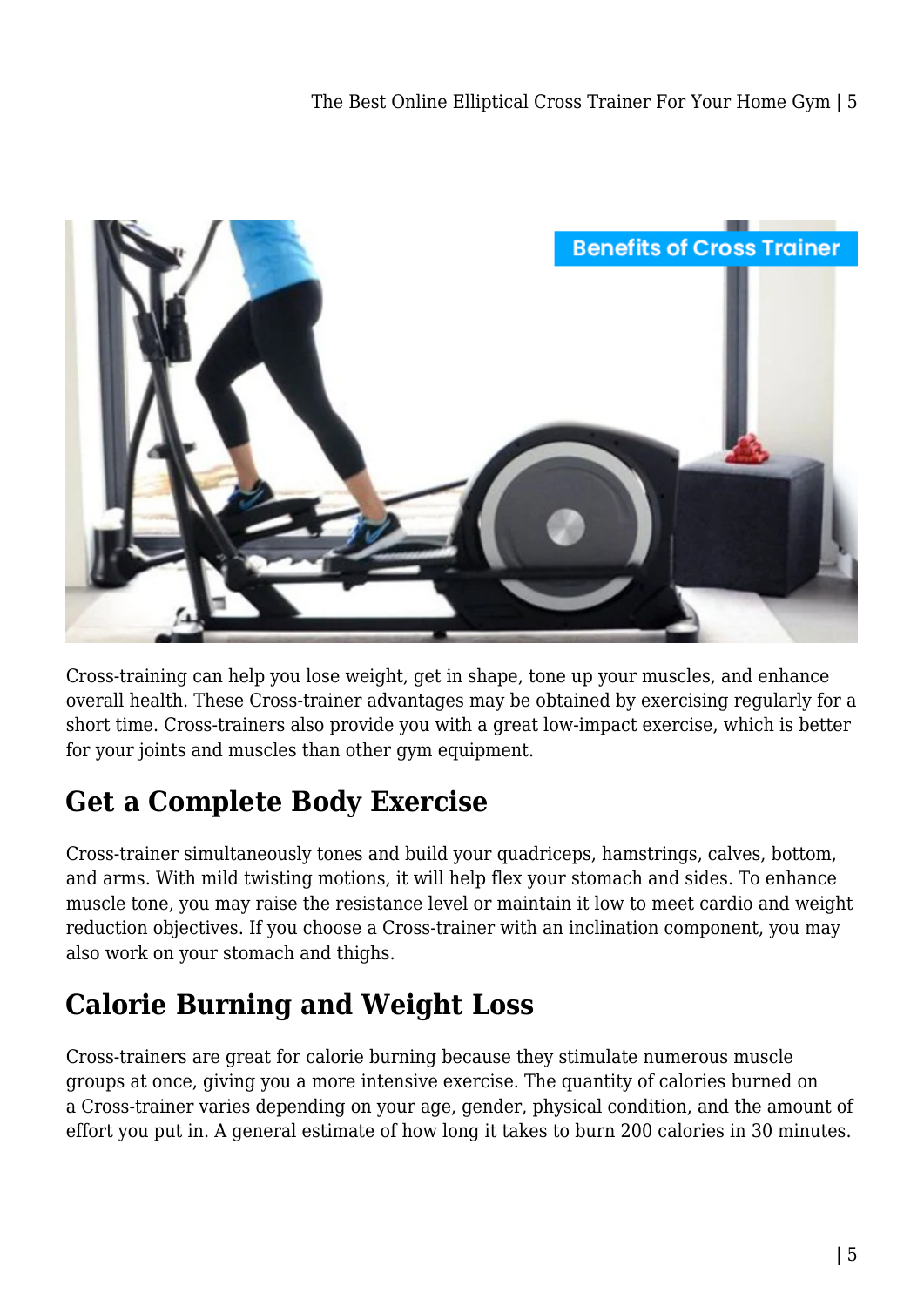#### **Strengthen your Core and Target Problem Area**

Depending on the body area you wish to target, change the focus of your exercise. Relax your leg muscles and pump your arms back and forth, for example, if you want to strengthen and tone your arms. Cross-trainer with an incline may help you target the most frequent problem areas, such as the thighs, bottom, and stomach. By removing your arms from the grips and exercising entirely with your legs, you may improve your core stability. Cross-trainers are very versatile and have something to offer everyone, regardless of age, gender, fitness goal, or skill.

#### **Benefits to your Health**



Cross-trainers provide your heart with a wonderful cardio workout. Each week, a few workouts on a cross-trainer will enhance your overall aerobic **[fitness equipment](https://fifocapitalcoralsea.com.au/category/fitness/)**, bone strength, and lung capacity.

#### **Much better for your Connection**

cross-trainers, without a doubt, provide a lower-impact exercise than jogging. On a cross-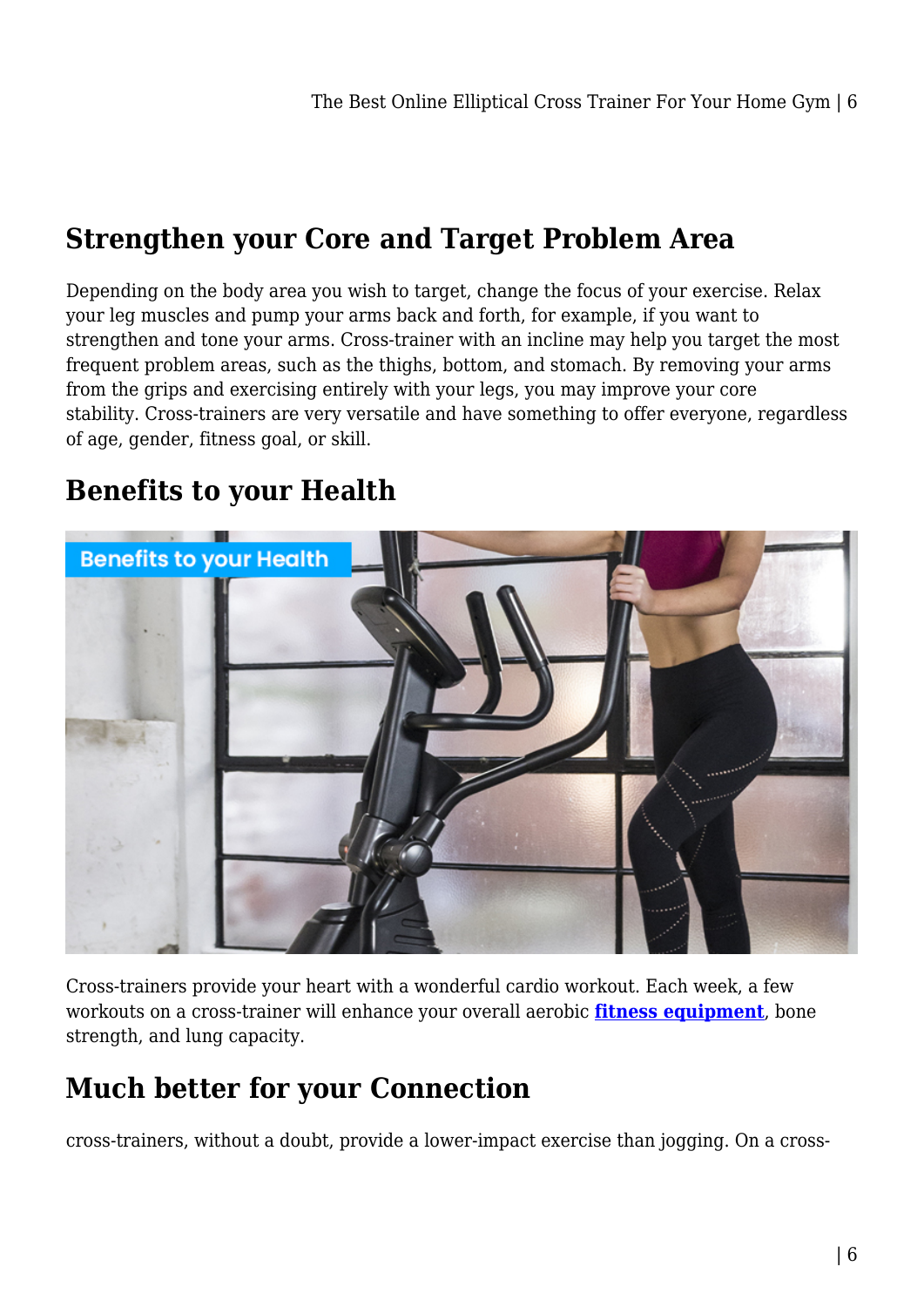trainer, your feet do not leave the supports, resulting in reduced stress on your knees, joints, and back. An injury is less likely as a result of this. The smoother the action and effect on your joints, the longer the stride length.

#### **The ideal Training Substitute**

If you're preparing for an endurance challenge to buy cross-trainers online, they are a great way to augment your training. The best Cross-Trainer makes your body work harder – they aren't designed to achieve a single aim, such as increased strength or speed, but they accomplish both at the same time! This implies that your physique and fitness levels will develop far more quickly than if you do one sort of exercise.

# **Performers**

Cross-training is the ideal home workout option because of this simple truth. Our Cross-Trainers at hr sports have been developed to complement your home gym with attractive design elements and reliable specs to help you accomplish your fitness objectives quicker.

# **Types**

The user may target various muscle areas using an incline Cross-Trainer. The inclination may be adjusted to imitate walking up a hill or flat training. It's especially helpful for targeting the core and upper thighs.

### **Variable Stride Length**

A Cross-Trainer with variable stride length offers a variety of stride length options in one machine. It enables the user to select between walking (shorter stride) and running (intensified stride) (longer stride). Varied family members with different natural stride lengths are likely to utilize the Cross-Trainer. Thus it's a wonderful alternative.

#### **Electro-Magnetic Resistance**

To regulate the resistance level, this machine employs a fluctuating magnetic field. This is the sort of resistance you'll find on most high-end Cross-Trainers.

The ergometer Cross-Trainer is a device that measures resistance in watts. This is a useful